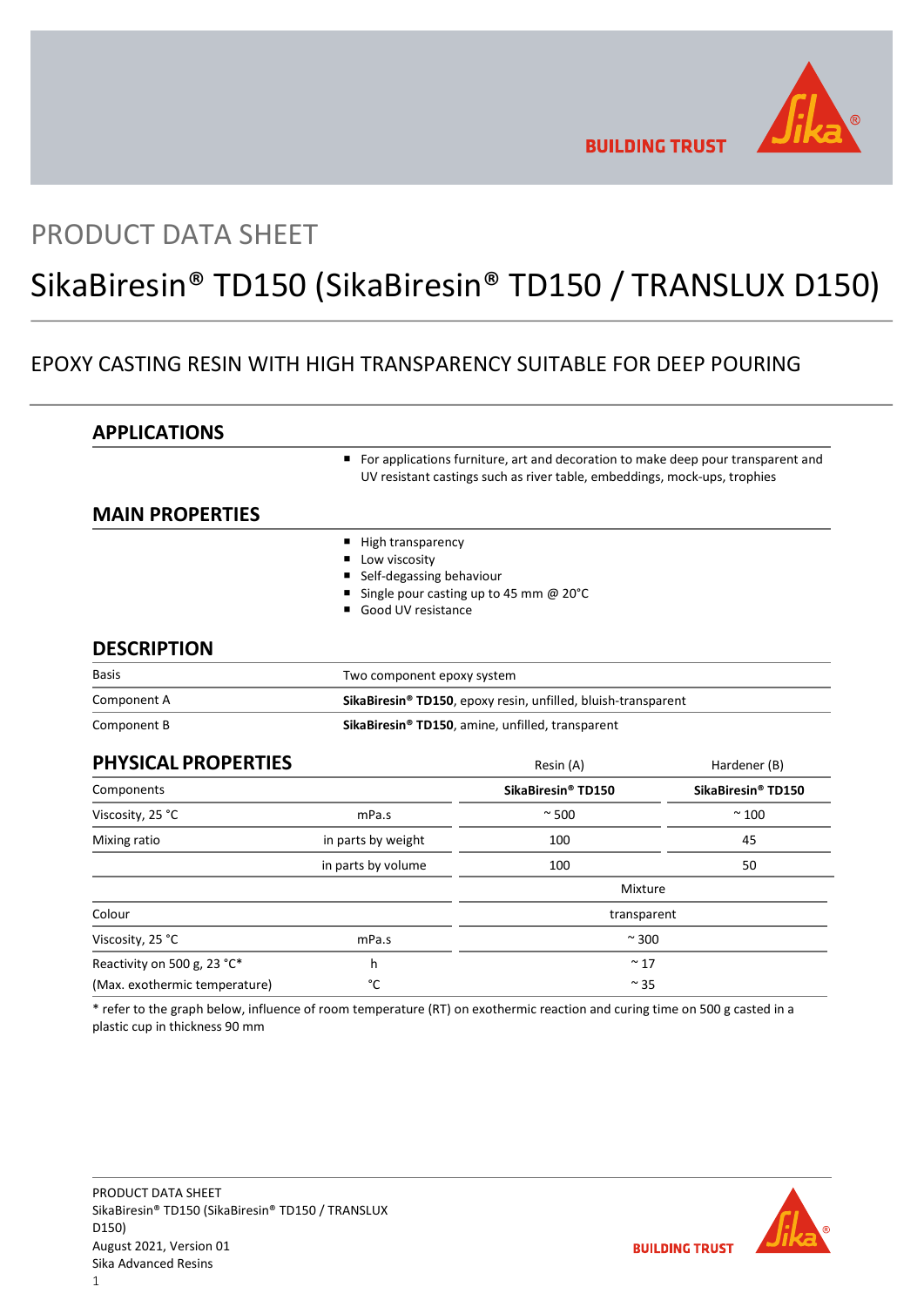

SikaBiresin® TD150 Reactivity vs time & temperature



PRODUCT DATA SHEET SikaBiresin® TD150 (SikaBiresin® TD150 / TRANSLUX D150) August 2021, Version 01 Sika Advanced Resins

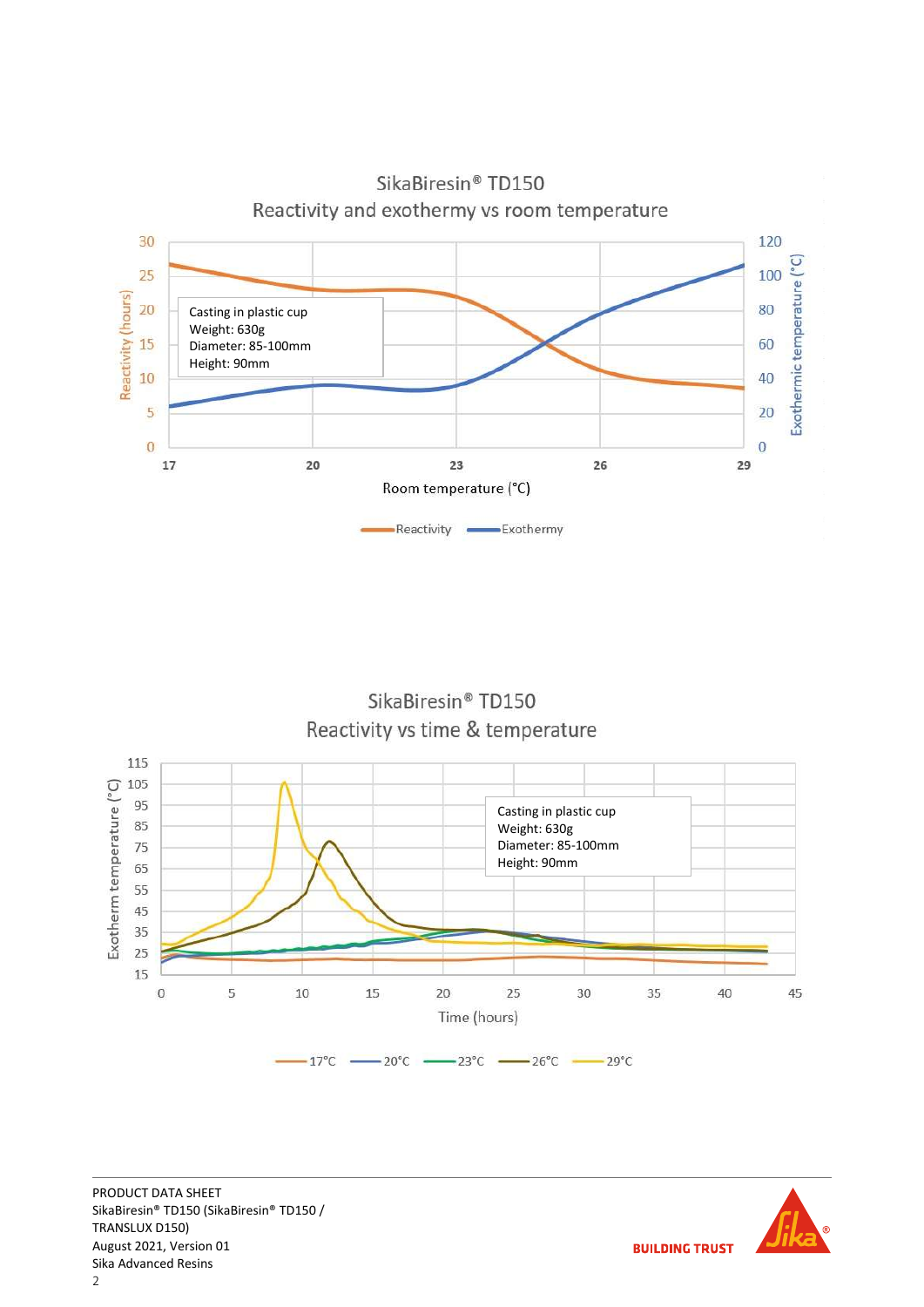# MECHANICAL AND THERMAL PROPERTIES

approx. values on standard-sized specimen / after curing 7 days at room temperature

| Shore hardness                                      | <b>ISO 868</b> | Shore D1 | D 80  |
|-----------------------------------------------------|----------------|----------|-------|
| Elongation at maximum strength                      | <b>ISO 527</b> | %        | 4,5   |
| Flexural modulus                                    | ISO 178        | MPa      | 2,100 |
| Glass transition temperature (TG)                   | ISO 11359-2    | °C       | 39    |
| Glass transition temperature (TG) after 16H at 50°C | ISO 11359-2    | °C       | 47    |

# SPECIFIC PROPERTIES

| Maximum casting thickness        |                  |                |
|----------------------------------|------------------|----------------|
| on plate 350 x 300 mm            | Room temperature | Thickness (mm) |
| Lowest temperature to work with  | 17 °C            | 80             |
|                                  | 20 °C            | 45             |
|                                  | 23 °C with fan   | 70             |
|                                  | 23 °C            | $35 - 40$      |
|                                  | 26 °C            | 30             |
| Highest temperature to work with | $29^{\circ}$ C   | 25             |

# PACKAGING UNITS

- Resin (A), SikaBiresin® TD150
- Hardener (B), SikaBiresin® TD150
- 1000 kg / 220 kg / 5 kg net 950 kg / 200 kg / 2.25 kg net

# PROCESSING DATA

- Room temperature is the most important parameter to be successful in SikaBiresin® TD150 casting. There is a link in between room temperature (RT), volume of cast resin and curing speed. A speed curing caused by warm RT creates high exothermic reaction and cured resin could be yellow with streaks on top.
- Above 4kg volume and a casting height of more than 40mm it is recommended to decrease the exothermic temperature by using a fan or reducing the room temperature.
- Mixing should be done by hand or with an electric mixer. Be careful not to incorporate too much air while mixing. Emulsion must be avoided.
- After a primary mixing in a bucket pour the product in a second bucked and finish the mixing. Scrap well the walls of the mixing container. Leave the mixing for a selfdegassing for at least 15 to 30 minutes prior to cast or use a vacuum chamber.
- According to long pot life and low viscosity the casting frame must be perfectly tight. Brown PE packing tape is self-releasing from the resin and could be used in corners of the box and anywhere resin should not bond on support.
- A liquid or pasty wax could be also used to prevent bonding on models and supports. The wood or porous surfaces of models must be sealed before casting the resin. Quick setting epoxy or a varnish could be used but sealer must be cured prior to casting of SikaBiresin® TD150.
- After casting and some relaxation time the remaining bubbles can easily be removed with a hot airstream gun (sweep the surface at 15 – 20 cm of distance).
- A thin sanding and polishing are almost always needed to get shiny and flat surface. Use appropriate tools in order to avoid heat on the resin when polishing. Water sandpaper is advised.
- **Prolonged intensive UV exposure can lead to optical changes or changes in** transparency.

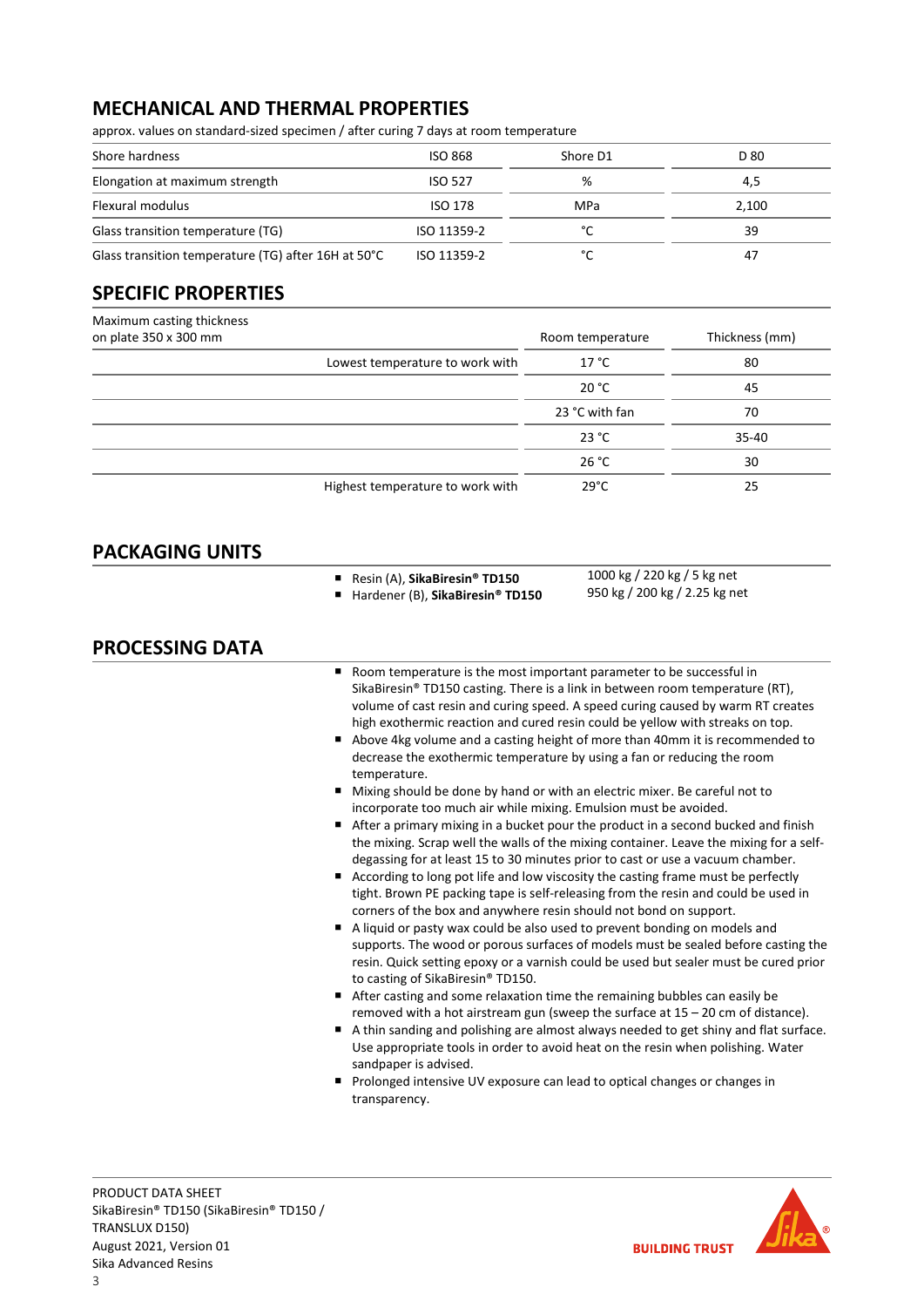# STORAGE CONDITIONS

| Shelf life          | Resin $(A)$ , SikaBiresin <sup>®</sup> TD150<br>Hardener (B), SikaBiresin® TD150                                                                                                                                                                                      | 12 months<br>12 months                                                                                                                            |  |
|---------------------|-----------------------------------------------------------------------------------------------------------------------------------------------------------------------------------------------------------------------------------------------------------------------|---------------------------------------------------------------------------------------------------------------------------------------------------|--|
| Storage temperature | Resin $(A)$ , SikaBiresin <sup>®</sup> TD150<br>Hardener (B), SikaBiresin® TD150                                                                                                                                                                                      | $15 - 25 °C$<br>$15 - 25 °C$                                                                                                                      |  |
| Crystallization     | After prolonged storage at low temperature, crystallization of A (RESIN)<br>component may occur.<br>$\blacksquare$ This is easily removed by warming up for a sufficient time to a maximum of 70 °C.<br>Allow to cool to requested processing temperature before use. |                                                                                                                                                   |  |
| Opened packagings   | ingress.                                                                                                                                                                                                                                                              | ■ Containers must be closed tightly immediately after use to prevent moisture<br>■ The residual material needs to be used up as soon as possible. |  |

## FURTHER INFORMATION

The information herein is offered for general guidance only. Advice on specific applications is available on request from the Technical Department of Sika Advanced Resins. Copies of the following publications are available on request: Safety Data Sheets

### BASIS OF PRODUCT DATA

All technical data stated in this document are based on laboratory tests. Actual measured data may vary due to circumstances beyond our control.

### HEALTH AND SAFETY INFORMATION

For information and advice regarding transportation, handling, storage and disposal of chemical products, users shall refer to the actual Safety Data Sheets containing physical, ecological, toxicological and other safety-related data.

### LEGAL NOTICE

The information, and, in particular, the recommendations relating to the application and enduse of Sika products, are given in good faith based on Sika's current knowledge and experience of the products when properly stored, handled and applied under normal conditions in accordance with Sika's recommendations. In practice, the differences in materials, substrates and actual site conditions are such that no warranty in respect of merchantability or of fitness for a particular purpose, nor any liability arising out of any legal relationship whatsoever, can be inferred either from this information, or from any written recommendations, or from any other advice offered. The user of the product must test the product's suitability for the intended application and purpose. Sika reserves the right to change the properties of its products. The proprietary rights of third parties must be observed. All orders are accepted subject to our current terms of sale and delivery. Users must always refer to the most recent issue of the local Product Data Sheet for the product concerned, copies of which will be supplied on request.

**BUILDING TRUST**